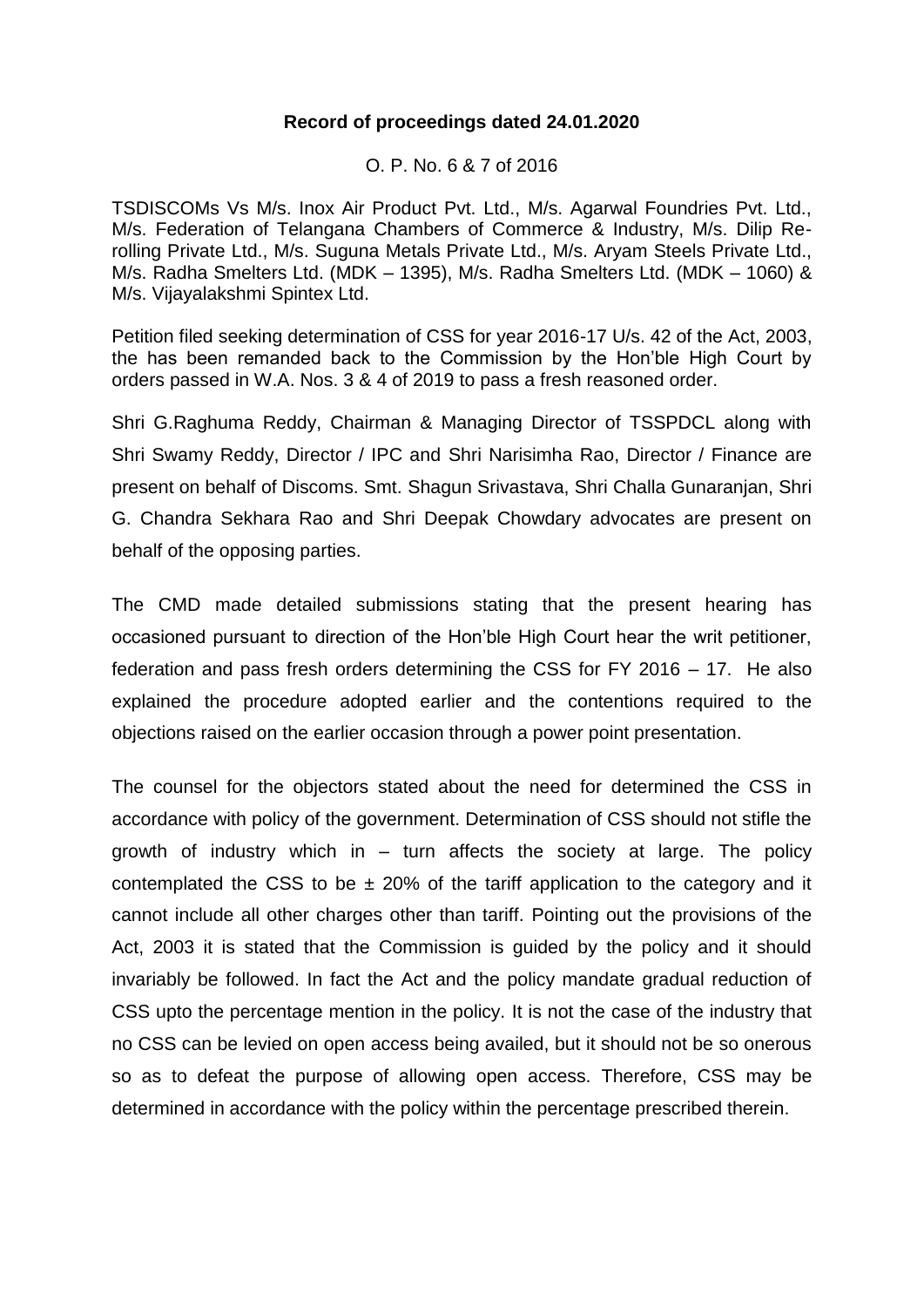The CMD stated that the matter may be disposed of ensuring that no further remained from the higher forum is made by setting aside the order of the Commission. He also stated that the objections purported to have placed before the Hon'ble High Court on behalf of federation pursuant earlier notice in the year 2016 are not correct and they had no occasion to respond to the same. The federation had never filed an objection in so far as CSS is concerned. The federation had filed fresh objections and served a copy to the TSSPDCL and TSSPDCL expressed that they will file their written reply to that fresh objections raised by the federation. Accordingly may decide the matter and determine the CSS based on submissions of the parties.

The counsel appearing for other parties adopted the arguments of the counsel for the opposite parties Smt. Shagun Srivastava and sought one week time for written submissions. The Deputy CEO Smt. T. Sujatha representing the federation stated that until the year 2018 the federation was the joint federation for both the states of Telangana and Andhra Pradesh and that the same was bifurcated only in the year 2019. The federation have never filed objections in respect of CSS for the year under issue and if the objections relating to Andhra Pradesh tariff and CSS were placed before the Hon'ble High Court or the Commission, then the same is erroneous.

Having heard the parties, the matter is reserved for orders.

| $Sd$ -     | Sd/-       | Sd       |
|------------|------------|----------|
| Member (F) | Member (T) | Chairman |
|            |            |          |

O.P. (SR) No. 6 of 2019

M/s. Jairaj Ispat Limited Vs. TSSPDCL

Petition filed seeking declaration that no CSS for FY 2016-17 need to be collected by the respondent.

Smt. Shagun Srivastava and Shri G. Chandra Sekhara Rao advocates are present on behalf of the petitioners. Shri G.Raghuma Reddy, Chairman & Managing Director of TSSPDCL along with Shri Swamy Reddy, Director / IPC and Shri Narisimha Rao, Director / Finance are present on behalf of TSSPDCL.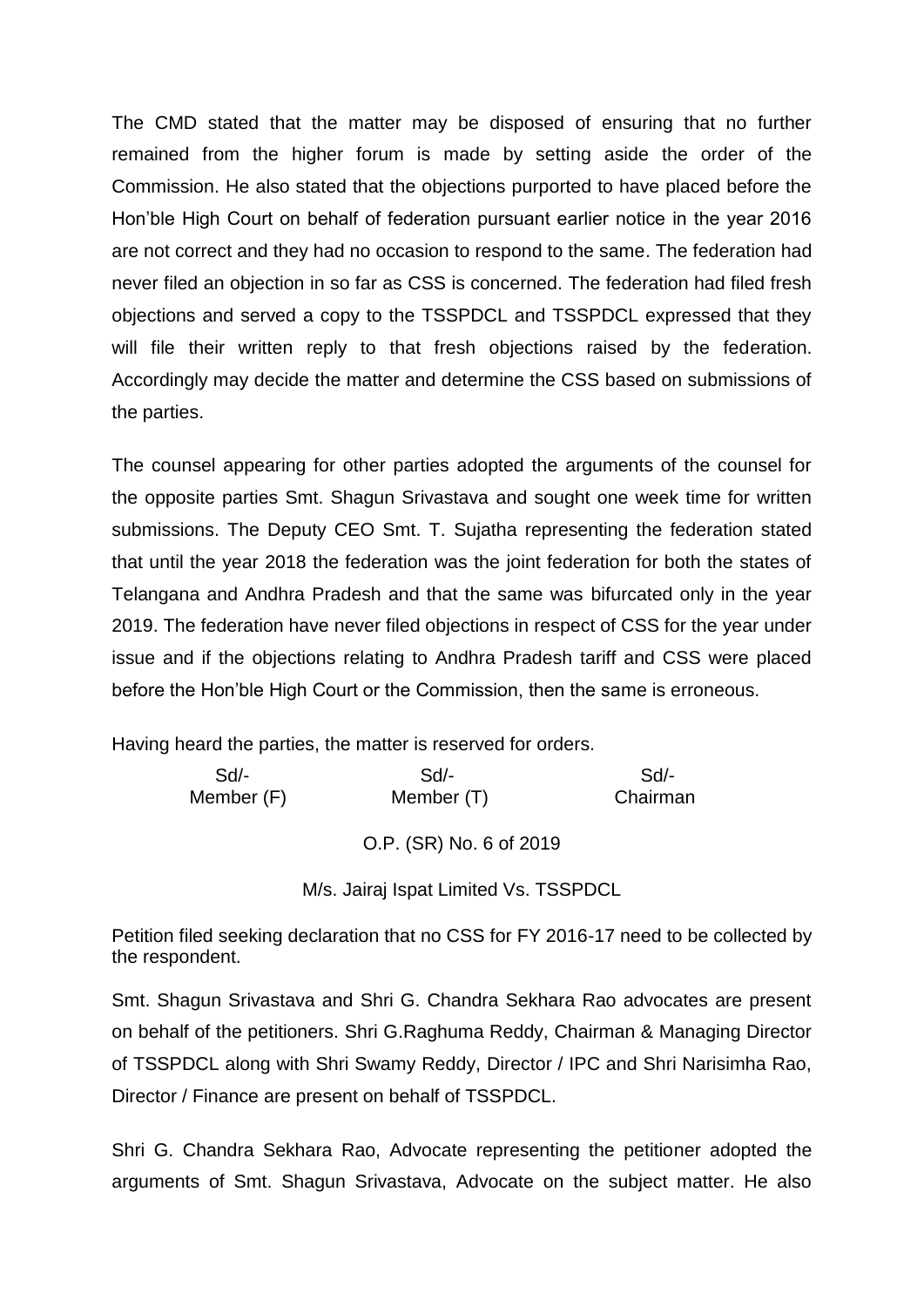The Commission has accepted the submission and also allowed exemption of fee as it is a remand proceeding undertaken pursuant to directions of the Hon'ble High Court. Accordingly the arguments are heard and the petition is reserved for orders.

| Sd | Sd         |
|----|------------|
|    | Chairman   |
|    | Member (T) |

# O.P. (SR) No. 10 of 2019

M/s. Vijaya Iron Foundry Private Limited Vs. TSSPDCL

Petition filed seeking declaration that no CSS for FY 2016-17 need to be collected by the respondent.

Smt. Shagun Srivastava and Shri G. Chandra Sekhara Rao advocates are present on behalf of the petitioners. Shri G.Raghuma Reddy, Chairman & Managing Director of TSSPDCL along with Shri Swamy Reddy, Director / IPC and Shri Narisimha Rao, Director / Finance are present on behalf of TSSPDCL.

Shri G. Chandra Sekhara Rao, Advocate representing the petitioner adopted the arguments of Smt. Shagun Srivastava, Advocate on the subject matter. He also stated that office took objection about different prayer and non-payment of fee for filing fresh petition, the petitioner intends to limit the prayer to the directions of the Hon'ble High Court and not the prayer sought in the petition that is "to declare that no cross subsidy surcharge need to be collected by the respondent for the financial year 2016 – 17".

| $Sd$ -     | Sd         | Sd       |
|------------|------------|----------|
| Member (F) | Member (T) | Chairman |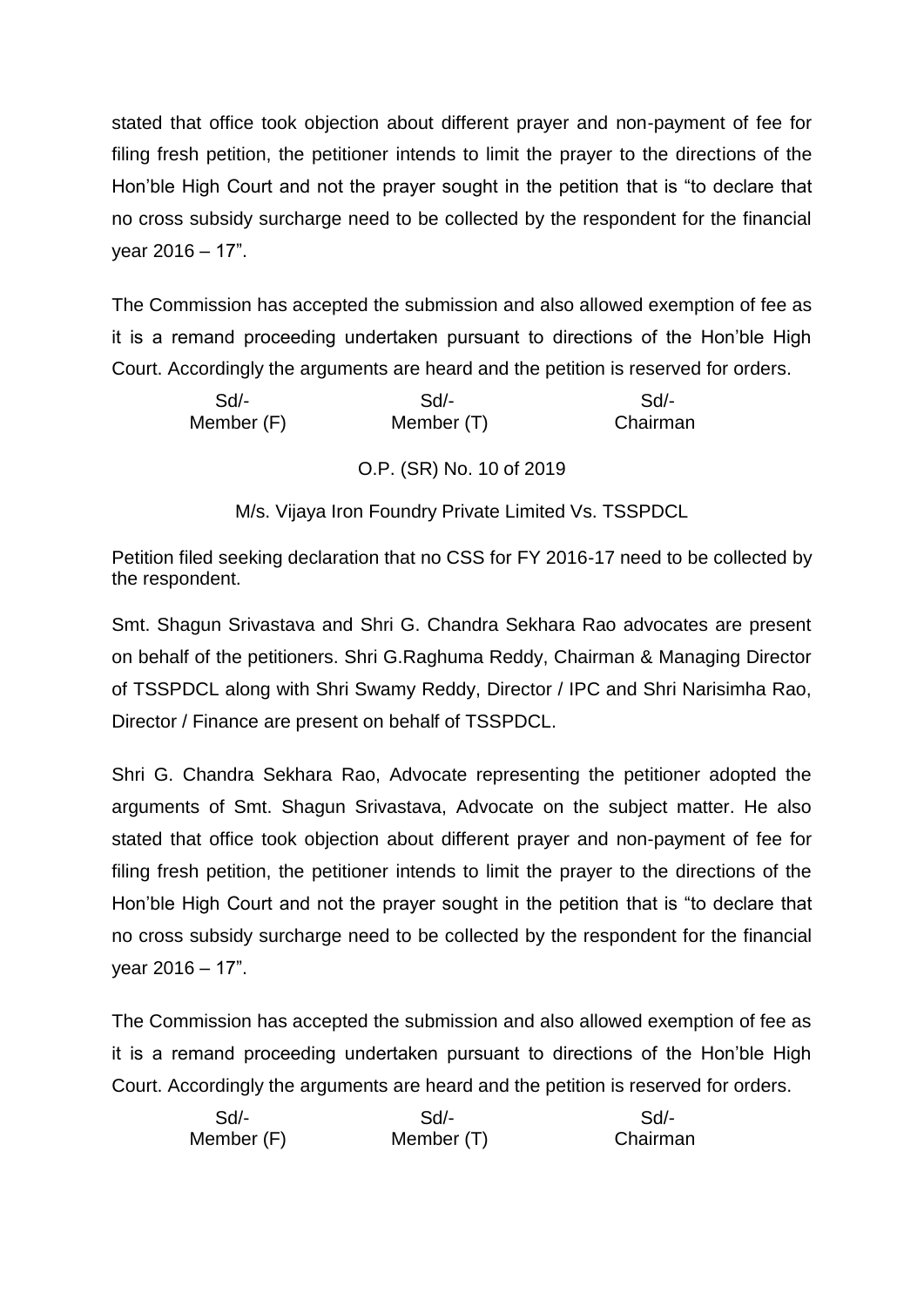## O.P. (SR) No. 11 of 2019

## M/s. Devashree Ispat Private Limited Vs. TSSPDCL

Petition filed seeking declaration that no CSS for FY 2016-17 need to be collected by the respondent.

Smt. Shagun Srivastava and Shri G. Chandra Sekhara Rao advocates are present on behalf of the petitioners. Shri G.Raghuma Reddy, Chairman & Managing Director of TSSPDCL along with Shri Swamy Reddy, Director / IPC and Shri Narisimha Rao, Director / Finance are present on behalf of TSSPDCL.

Shri G. Chandra Sekhara Rao, Advocate representing the petitioner adopted the arguments of Smt. Shagun Srivastava, Advocate on the subject matter. He also stated that office took objection about different prayer and non-payment of fee for filing fresh petition, the petitioner intends to limit the prayer to the directions of the Hon'ble High Court and not the prayer sought in the petition that is "to declare that no cross subsidy surcharge need to be collected by the respondent for the financial year 2016 – 17".

The Commission has accepted the submission and also allowed exemption of fee as it is a remand proceeding undertaken pursuant to directions of the Hon'ble High Court. Accordingly the arguments are heard and the petition is reserved for orders.

| $Sd$ -     | $Sd$ -     | Sd/-     |
|------------|------------|----------|
| Member (F) | Member (T) | Chairman |

O.P. (SR) No. 12 of 2019

M/s. MMG Steels Private Limited Vs. TSSPDCL

Petition filed seeking declaration that no CSS for FY 2016-17 need to be collected by the respondent.

Smt. Shagun Srivastava and Shri G. Chandra Sekhara Rao advocates are present on behalf of the petitioners. Shri G.Raghuma Reddy, Chairman & Managing Director of TSSPDCL along with Shri Swamy Reddy, Director / IPC and Shri Narisimha Rao, Director / Finance are present on behalf of TSSPDCL.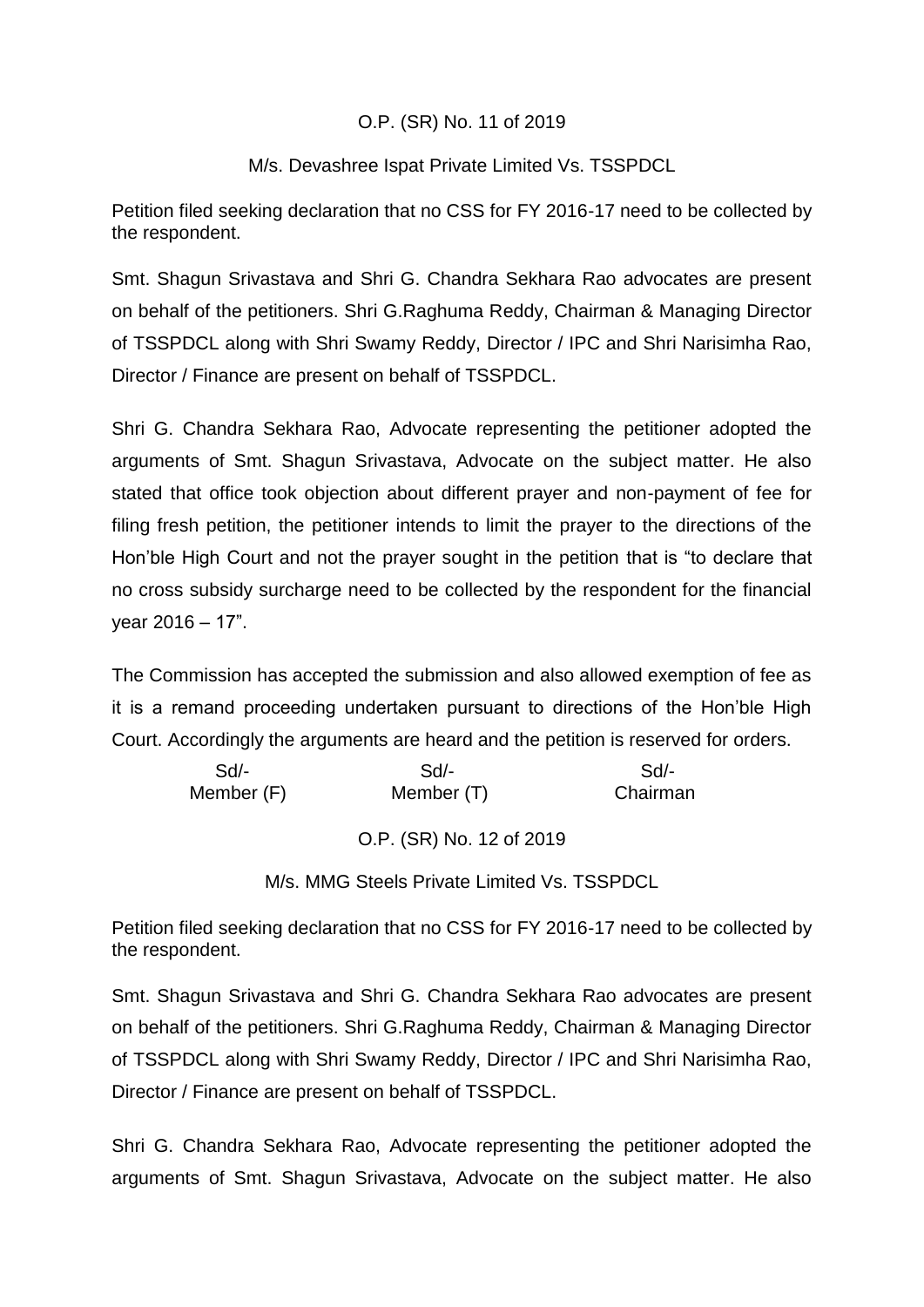The Commission has accepted the submission and also allowed exemption of fee as it is a remand proceeding undertaken pursuant to directions of the Hon'ble High Court. Accordingly the arguments are heard and the petition is reserved for orders.

| $Sd$ -     | Sd         | Sd       |
|------------|------------|----------|
| Member (F) | Member (T) | Chairman |
|            |            |          |

O.P. (SR) No. 13 of 2019

M/s. Vinayak Steels Limited Vs. TSSPDCL

Petition filed seeking declaration that no CSS for FY 2016-17 need to be collected by the respondent.

Smt. Shagun Srivastava and Shri G. Chandra Sekhara Rao advocates are present on behalf of the petitioners. Shri G.Raghuma Reddy, Chairman & Managing Director of TSSPDCL along with Shri Swamy Reddy, Director / IPC and Shri Narisimha Rao, Director / Finance are present on behalf of TSSPDCL.

Shri G. Chandra Sekhara Rao, Advocate representing the petitioner adopted the arguments of Smt. Shagun Srivastava, Advocate on the subject matter. He also stated that office took objection about different prayer and non-payment of fee for filing fresh petition, the petitioner intends to limit the prayer to the directions of the Hon'ble High Court and not the prayer sought in the petition that is "to declare that no cross subsidy surcharge need to be collected by the respondent for the financial year 2016 – 17".

| $Sd$ -     | Sd         | Sd       |
|------------|------------|----------|
| Member (F) | Member (T) | Chairman |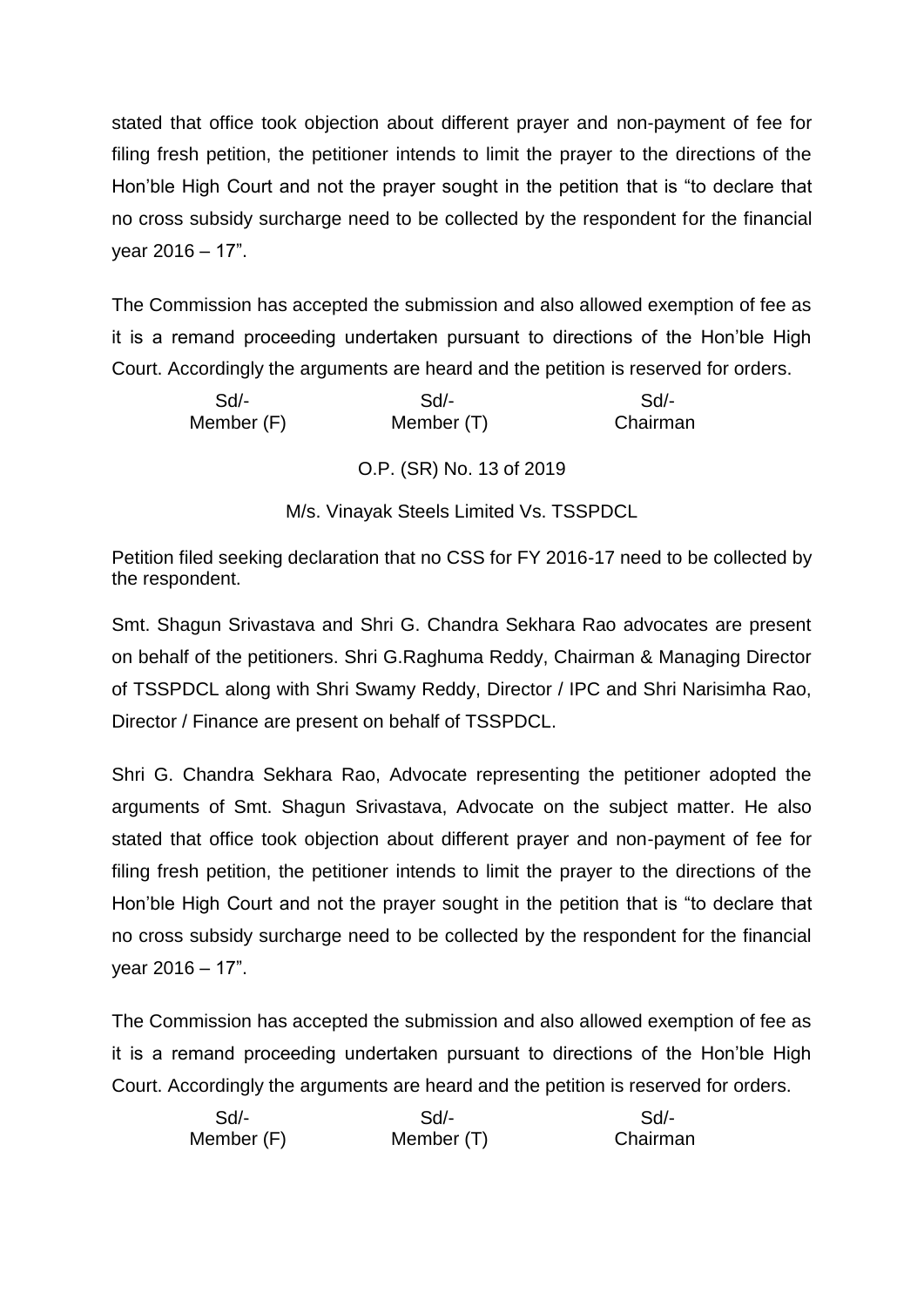## O.P. (SR) No. 14 of 2019

## M/s. Jeevaka Industries Limited Vs. TSSPDCL

Petition filed seeking declaration that no CSS for FY 2016-17 need to be collected by the respondent.

Smt. Shagun Srivastava and Shri G. Chandra Sekhara Rao advocates are present on behalf of the petitioners. Shri G.Raghuma Reddy, Chairman & Managing Director of TSSPDCL along with Shri Swamy Reddy, Director / IPC and Shri Narisimha Rao, Director / Finance are present on behalf of TSSPDCL.

Shri G. Chandra Sekhara Rao, Advocate representing the petitioner adopted the arguments of Smt. Shagun Srivastava, Advocate on the subject matter. He also stated that office took objection about different prayer and non-payment of fee for filing fresh petition, the petitioner intends to limit the prayer to the directions of the Hon'ble High Court and not the prayer sought in the petition that is "to declare that no cross subsidy surcharge need to be collected by the respondent for the financial year 2016 – 17".

The Commission has accepted the submission and also allowed exemption of fee as it is a remand proceeding undertaken pursuant to directions of the Hon'ble High Court. Accordingly the arguments are heard and the petition is reserved for orders.

| Sd         | Sd                       | $Sd/$ -  |
|------------|--------------------------|----------|
| Member (F) | Member (T)               | Chairman |
|            |                          |          |
|            | O.P. (SR) No. 15 of 2019 |          |

M/s. Navadurga Billets Private Limited Vs. TSSPDCL

Petition filed seeking declaration that no CSS for FY 2016-17 need to be collected by the respondent.

Smt. Shagun Srivastava and Shri G. Chandra Sekhara Rao advocates are present on behalf of the petitioners. Shri G.Raghuma Reddy, Chairman & Managing Director of TSSPDCL along with Shri Swamy Reddy, Director / IPC and Shri Narisimha Rao, Director / Finance are present on behalf of TSSPDCL.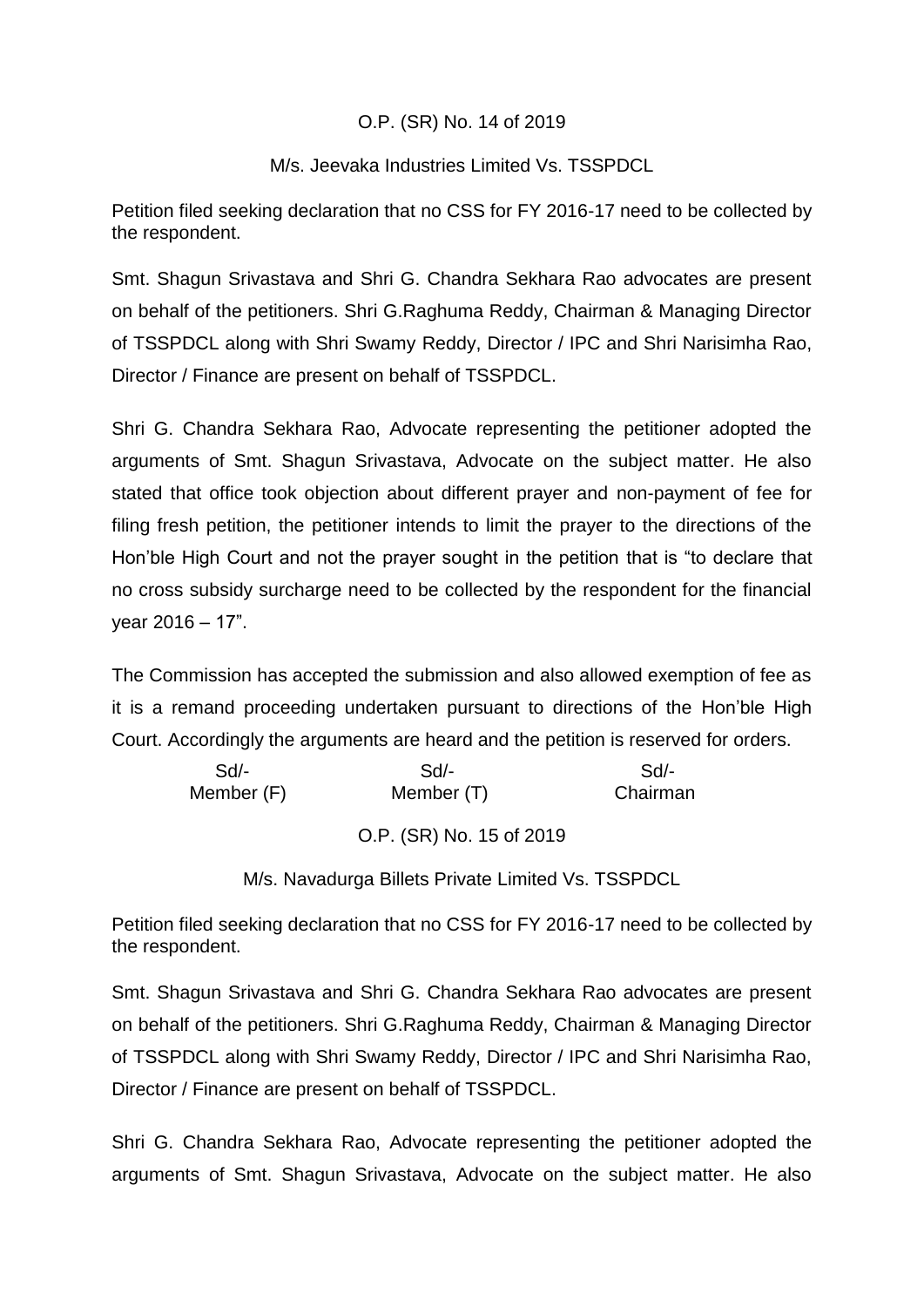The Commission has accepted the submission and also allowed exemption of fee as it is a remand proceeding undertaken pursuant to directions of the Hon'ble High Court. Accordingly the arguments are heard and the petition is reserved for orders.

| $Sd/-$     | $Sd/-$     | Sd       |
|------------|------------|----------|
| Member (F) | Member (T) | Chairman |
|            |            |          |

O.P. (SR) No. 30 of 2019

M/s. Salasaar Iron & Steel Private Limited Vs. TSSPDCL

Petition filed seeking declaration that no CSS for FY 2016-17 need to be collected by the respondent.

Smt. Shagun Srivastava and Shri G. Chandra Sekhara Rao advocates are present on behalf of the petitioners. Shri G.Raghuma Reddy, Chairman & Managing Director of TSSPDCL along with Shri Swamy Reddy, Director / IPC and Shri Narisimha Rao, Director / Finance are present on behalf of TSSPDCL.

Shri G. Chandra Sekhara Rao, Advocate representing the petitioner adopted the arguments of Smt. Shagun Srivastava, Advocate on the subject matter. He also stated that office took objection about different prayer and non-payment of fee for filing fresh petition, the petitioner intends to limit the prayer to the directions of the Hon'ble High Court and not the prayer sought in the petition that is "to declare that no cross subsidy surcharge need to be collected by the respondent for the financial year 2016 – 17".

| $Sd$ -     | Sd         | Sd       |
|------------|------------|----------|
| Member (F) | Member (T) | Chairman |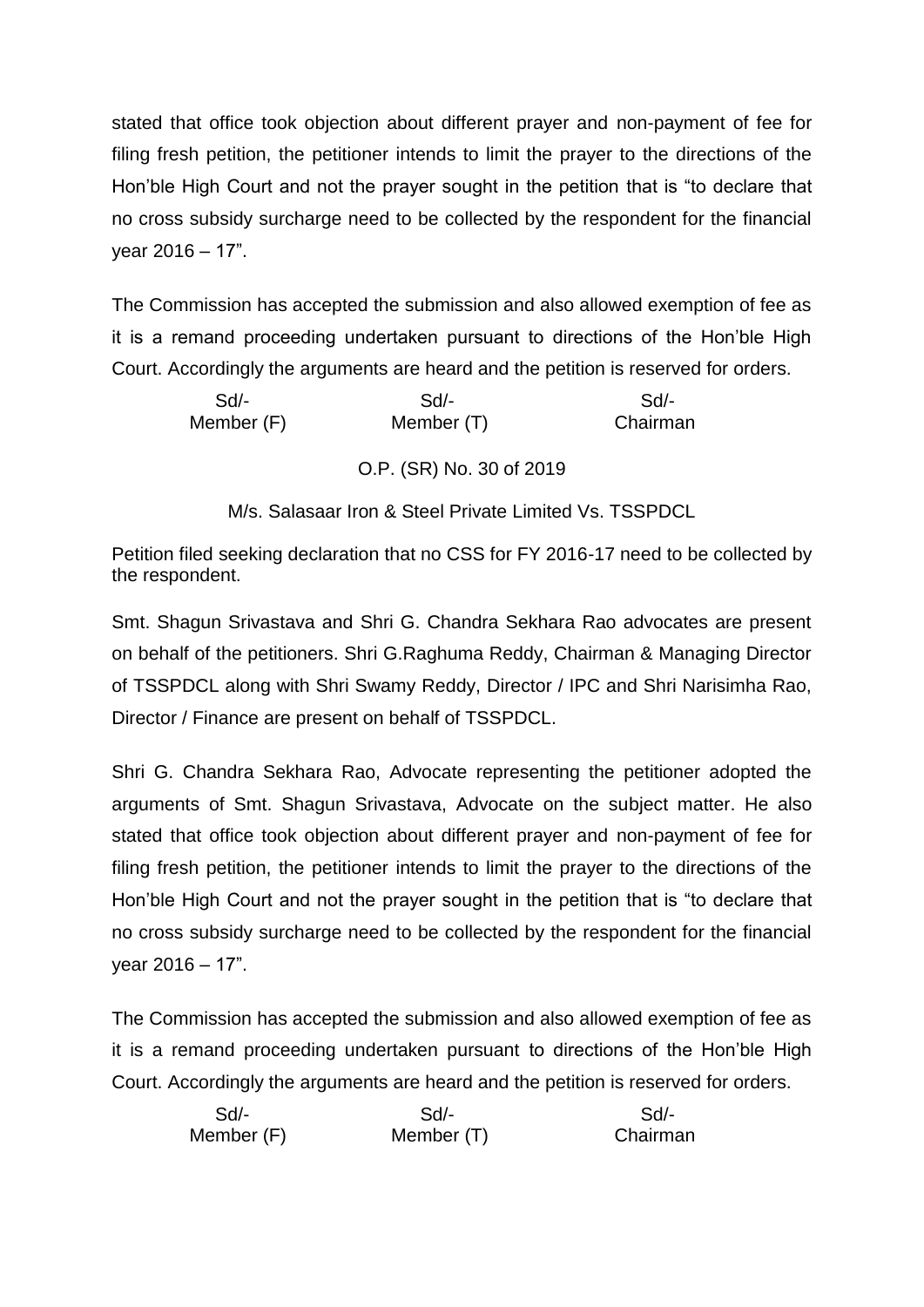## O.P. (SR) No. 31 of 2019

## M/s. Suryalakshmi Cotton Mills Limited Vs. TSSPDCL

Petition filed seeking declaration that no CSS for FY 2016-17 need to be collected by the respondent.

Smt. Shagun Srivastava and Shri G. Chandra Sekhara Rao advocates are present on behalf of the petitioners. Shri G.Raghuma Reddy, Chairman & Managing Director of TSSPDCL along with Shri Swamy Reddy, Director / IPC and Shri Narisimha Rao, Director / Finance are present on behalf of TSSPDCL.

Shri G. Chandra Sekhara Rao, Advocate representing the petitioner adopted the arguments of Smt. Shagun Srivastava, Advocate on the subject matter. He also stated that office took objection about different prayer and non-payment of fee for filing fresh petition, the petitioner intends to limit the prayer to the directions of the Hon'ble High Court and not the prayer sought in the petition that is "to declare that no cross subsidy surcharge need to be collected by the respondent for the financial year 2016 – 17".

The Commission has accepted the submission and also allowed exemption of fee as it is a remand proceeding undertaken pursuant to directions of the Hon'ble High Court. Accordingly the arguments are heard and the petition is reserved for orders.

| $Sd/-$     | Sd                       | $Sd/$ -  |
|------------|--------------------------|----------|
| Member (F) | Member (T)               | Chairman |
|            |                          |          |
|            | O.P. (SR) No. 32 of 2019 |          |

M/s. Suryalata Spinning Mills Limited Vs. TSSPDCL

Petition filed seeking declaration that no CSS for FY 2016-17 need to be collected by the respondent.

Smt. Shagun Srivastava and Shri G. Chandra Sekhara Rao advocates are present on behalf of the petitioners. Shri G.Raghuma Reddy, Chairman & Managing Director of TSSPDCL along with Shri Swamy Reddy, Director / IPC and Shri Narisimha Rao, Director / Finance are present on behalf of TSSPDCL.